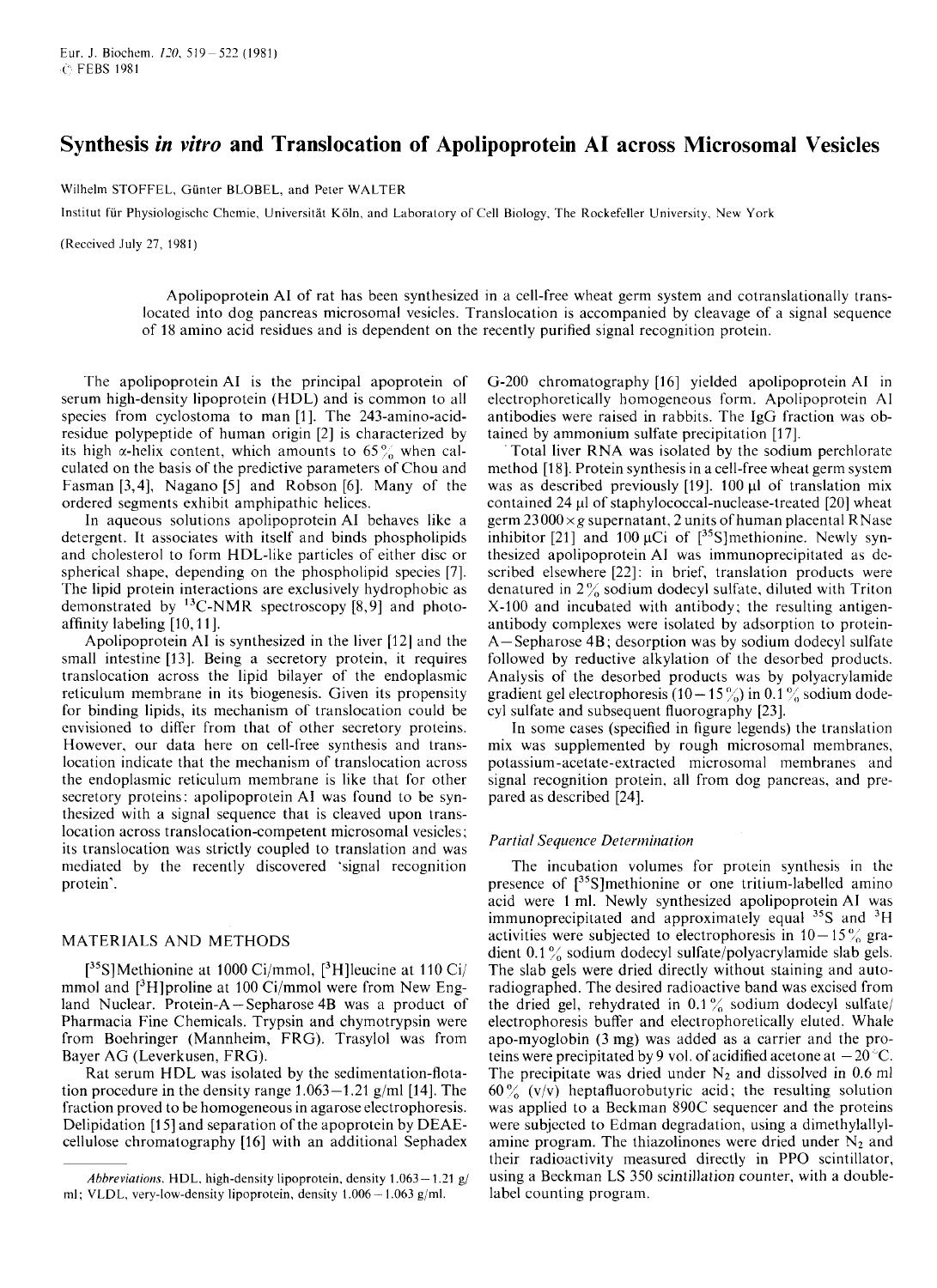## RESULTS

Translation of total rat liver KNA in the wheat germ cell-free translation system followed by immunoprecipitation of the total translation products with rabbit antiserum against apolipoprotein **A1** yielded (Fig. 2. lane **1)** *a* major polypeptide *(M,* 31 000), larger by 3000 daltons than its mature counterpart *(M<sub>r</sub>* 28000). The identity of this immunoreactive polypeptide was confirmed by competition with purified authentic apolipoprotein **A1** (Fig. 1, lane 2).

When translation was carried out in the presence of dog pancreas microsomal vesicles, a second major band *(M,*  28000) comigrating with mature apolipoprotein **A1** (Fig. 1, arrow) was observed (Fig. 1, lane 4 and Fig. 2, lane 2). Like its  $31000-M_r$  counterpart this polypeptide was immunocompcted by unlabeled authentic apolipoprotein **A1** (Fig. I, lane *5).* 

Probing the location within or outside the microsomal vesicles of the newly synthesized immunoreactive polypeptides



Fig. 1. *Translocation* in vitro of newly synthesized apolipoprotein AI. Total rat liver RNA (8  $A_{260}$  units/ml) was translated in a wheat germ system (100  $\mu$ 1 translation mixture) in the absence (lanes 1 - 3) or presence (lanes  $4-7$ ) of dog rough microsomes (final concentration  $4 A_{280}$  units/ ml). After a 90-min incubation at 26'C cycloheximide was added to 10  $\mu$ g/ml. Microsomal membranes were then added to 4  $A_{280}$  units/ml to the tubes which did not contain membrane during translation  $(lanes 1-3)$  and the incubation of all tubes was continued for an additional 90 min. Immunoprecipitation using rabbit anti-(apolipoprotein AI) IgG (30 µg/tube) and protein-A-Sepharose (25 µl packed beads) were performed. The immunoprecipitated products were analyzed by polyacrylamide gel electrophoresis in 0.1% sodium dodecyl sulfate and visualized by fluorography. In lancs 2 and 5 excess native apolipoprotein  $AI(20 \mu g)$  was added to the translation mix prior to immunoprecipitation. In lanes 3.6 and 7 trypsin and chymotrypsin (0.3 mg/ml each) were addcd prior to immunoprecipitation and an additional incubation for 60 min at 0°C was performed. In addition to the proteases, Triton X-100 (1% final concentration) was added to the sample displayed in lane 7. The arrow indicates the position of authentic apolipoprotein A1 electrophoresed in our gel system

with proteolytic enzymes (trypsin and chymotrypsin) we found that only the  $28000-M_r$  band, but not the  $31000-M_r$ band (Fig. 1, lane 6) was protected. Protection depended on the integrity of the microsomal vesicle and was abolished when microsomal vesicles were lysed by the nonionic detergent Triton X-100 (Fig. 1, lane 7).

As previously demonstrated for other secretory proteins, translocation was strictly coupled to translation *[25].* Completion of translation in the absence of microsomal vesicles followed by posttranslational incubation with microsomal vesicles yielded only the **31** *000-M,* band (Fig. 1, lane 1).

These results were in all respects analogous to those obtained previously with other secretory proteins by similar assays. They suggested that the  $31000-M_r$  polypeptide contains a cleavable signal sequence that functions in translocation across the endoplasmic reticulum membrane and **is**  cleaved during or shortly after translocation.

Recently, the important conjecture of the signal hypothesis [26] namely that translocation across the endoplasmic reticulum is a receptor-mediated process (whereby the receptors decode information contributed by both the signal sequence and by the ribosome) has been substantiated by the isolation  $[24]$  and characterization  $[27 - 29]$  of the so-called 'signal recognition protein'. This protein was purified [24] from a salt wash of microsomal vesicles [30] and was shown to bind with high affinity to ribosomes that are engaged in the synthesis of polypeptides containing a signal sequence addressed to the endoplasmic reticulum [27]. Most interestingly, in the absence of membranes, signal recognition protein was shown to cause a signal-sequence-induced arrest



Fig. 2. Translocation of apolipoprotein AI is dependent on signal recognition *profein.* Rat liver RNA was translated in the absence (lanes 1 and 6) or the presence of either rough microsomal membranes (lane2) or saltextracted rough microsomal membranes (lanes  $3-5$ ). Purified signal recognition protein was added to the translation systems at 80 units/ml (lane 4) or 400 units/nil (lancs 5 and 6). The translation products were immunoprecipitated, analyzed by polyacrylamide gel electrophoresis in sodium dodecyl sulfate and visualized by fluorography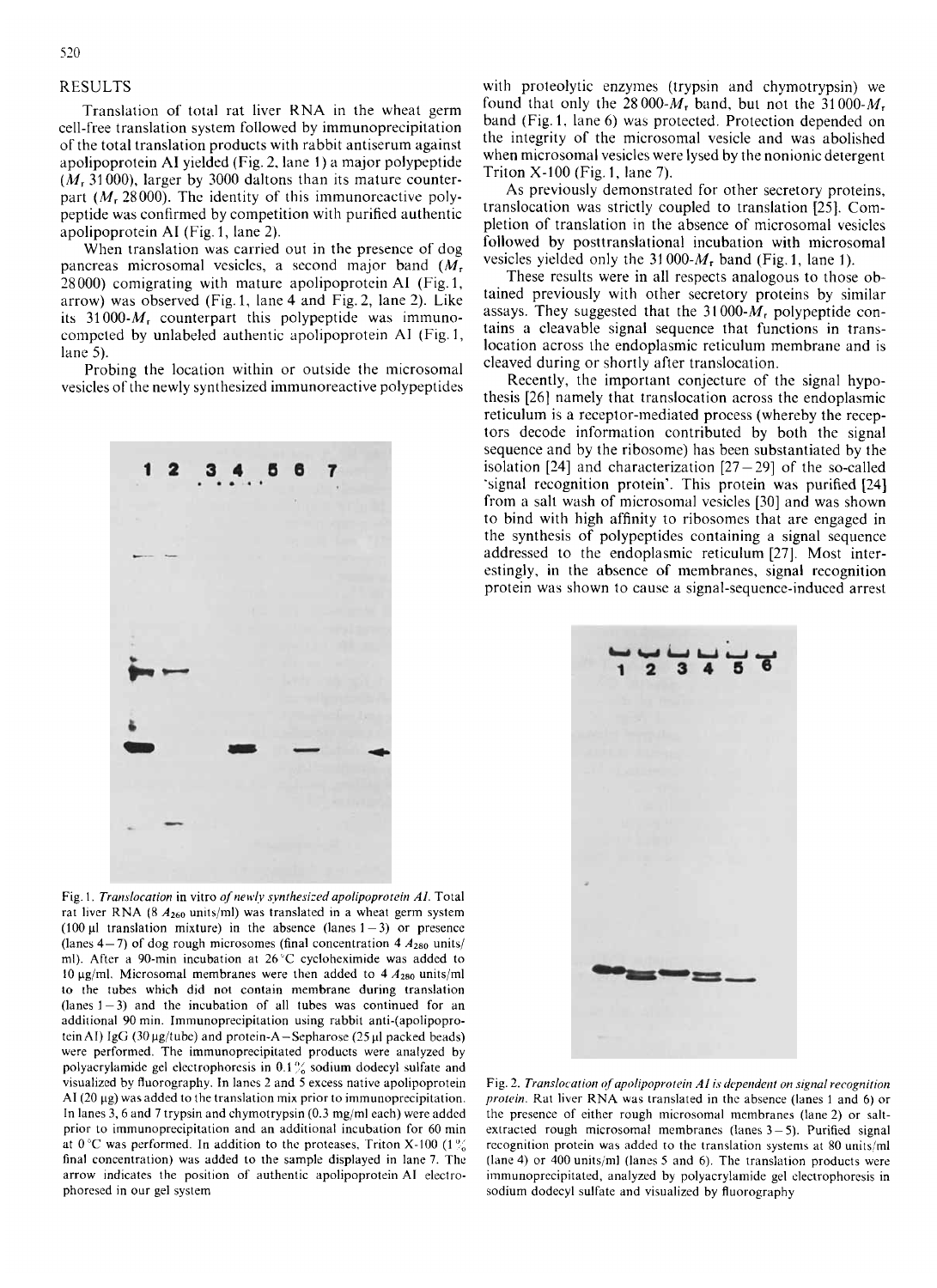

Fig. 3. Partial sequence determination of pre-apolipoprotein AL 1-ml translation reactions containing 0.5 mCi of (B) [3H]leucine or (A) [35]methionine and 8 A<sub>260</sub> units RNA/ml were carried out and pre-apolipoprotein AI was isolated after immunoprecipitation and preparative polyacrylamide gel electrophoresis in sodium dodecyl sulfate. Pre-apolipoprotein AI was taken through 40 cycles of Edman degradation and the residues analyzed as described in Materials and Methods. The sequence assignments are indicated by arrows. Input radioactivity was 40000 counts/min for each isotope

in chain elongation of secretory proteins that could be released by the addition of membranes [29].

The data shown in Fig. 2 indicate that signal recognition protein was required for the translocation of nascent preapolipoprotein AI and that signal recognition protein, in the absence of membranes, inhibited synthesis of apolipoprotein AI, presumably via arrest of chain elongation [29]. Thus, in the presence of salt-extracted membranes and in the absence of signal recognition protein there was synthesis primarily of the 31000- $M_r$  form and little synthesis of the 28000- $M_r$ form (Fig. 2, lane 3); in the presence of salt-extracted rough endoplasmic membrane and of increasing amounts of signal recognition protein (Fig. 2, lanes 4 and 5) there was increasing synthesis of the 28000- $M_r$  band at the expense of the 31000- $M_r$ band; and in the presence of signal recognition protein, but in absence of salt-extracted rough endoplasmic membrane synthesis of a completed 31 000- $M_r$  band could not be detected (Fig. 2, lane 6).

To prove that the 31000- $M_r$  band contained an NH<sub>2</sub>terminal signal sequence that is cleaved upon translocation into the microsomal vesicles we undertook partial NH<sub>2</sub>terminal sequence analysis of both the  $31000-M<sub>r</sub>$  and the 28000- $M_r$  band. Consecutive automated Edman degradation (40 cycles) of the 31 000- $M_r$  band labeled with  $[^{35}S]$  methionine and  $[3H]$  leucine yielded (Fig. 3) Met at position 1, and Leu at positions 6, 10 and 13. Consecutive automated Edman degradations (15 cycles) of the  $28000-M_r$  band labeled with  $[35S]$  methionine and  $[3H]$  proline yielded (Fig. 4) Pro at position 9. After completion of this work we learned that Strauss and co-workers [31] had undertaken similar studies. From their almost complete sequence data [31] and our partial data here (Fig. 5), it is apparent that Pro-9 of the signal peptidaseprocessed form aligns with Pro-27 of the 31000- $M_r$  precursor



Fig. 4. Partial sequence determination of apolipoprotein A1 translocated in vitro. A 1-ml translation reaction containing 1 mCi [3H] proline, 8  $A_{260}$ units RNA,  $4A_{280}$  units of rough endoplasmic membrane and 100 units signal recognition protein was carried out. Apolipoprotein AI translated in vitro was isolated and subjected to 15 cycles of Edman degradation as described (see Materials and Methods). The sequence assignment is indicated by an arrow. Input radioactivity was 15000 counts/min. A similar sequence determination employed  $[3H]$  leucine and  $[35S]$  methionine revealed no Leu or Met in the first 20 residues of processed apolipoprotein AI